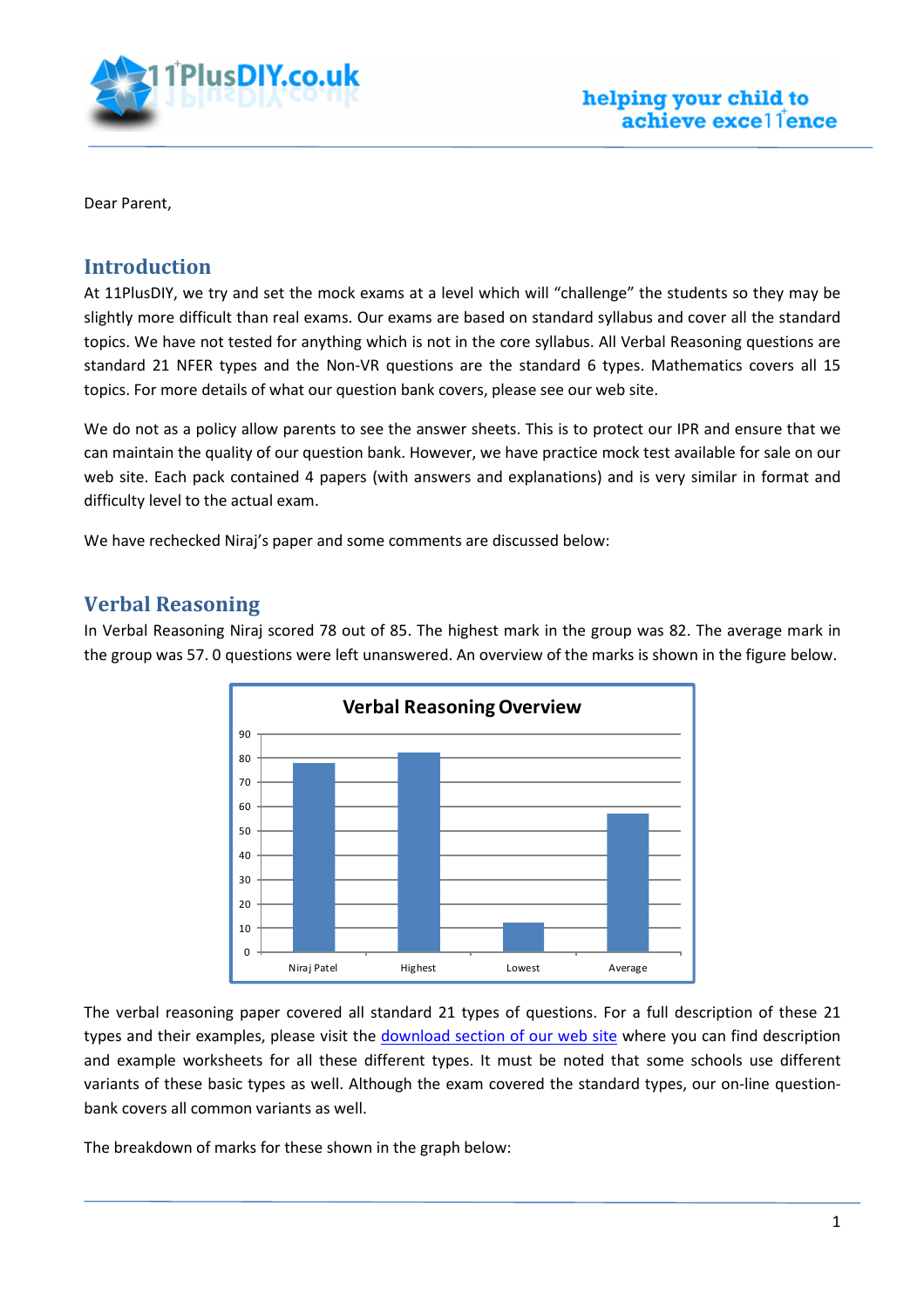

#### helping your child to achieve excel lence



Niraj has done extremely well in VR. He has answered all questions which indicated he has good speed and accuracy. Looking at the profile above, the only obvious dip is in the questions grouped at type H, D and B. All these questions are basically "English Words" type questions (synonyms/antonyms and homophones). These are different from all the other VR questions in that they are not based on mathematics or logic. The only suggestion for further improvement would be that Niraj spends some time on English vocabulary building which will help him in English as well as VR.

## Non-Verbal Reasoning

In Non-Verbal Reasoning Niraj scored 67 out of 85. The highest mark in the group was 82. The average mark in the group was 61. 0 questions were left unanswered. An overview of the marks is shown in the figure below.



The NVR paper covered the 6 standard types of NVR question along with a few questions covering cube nets which are rare in exams but are often the most difficult ones. The figure below shows the breakdown of the marks.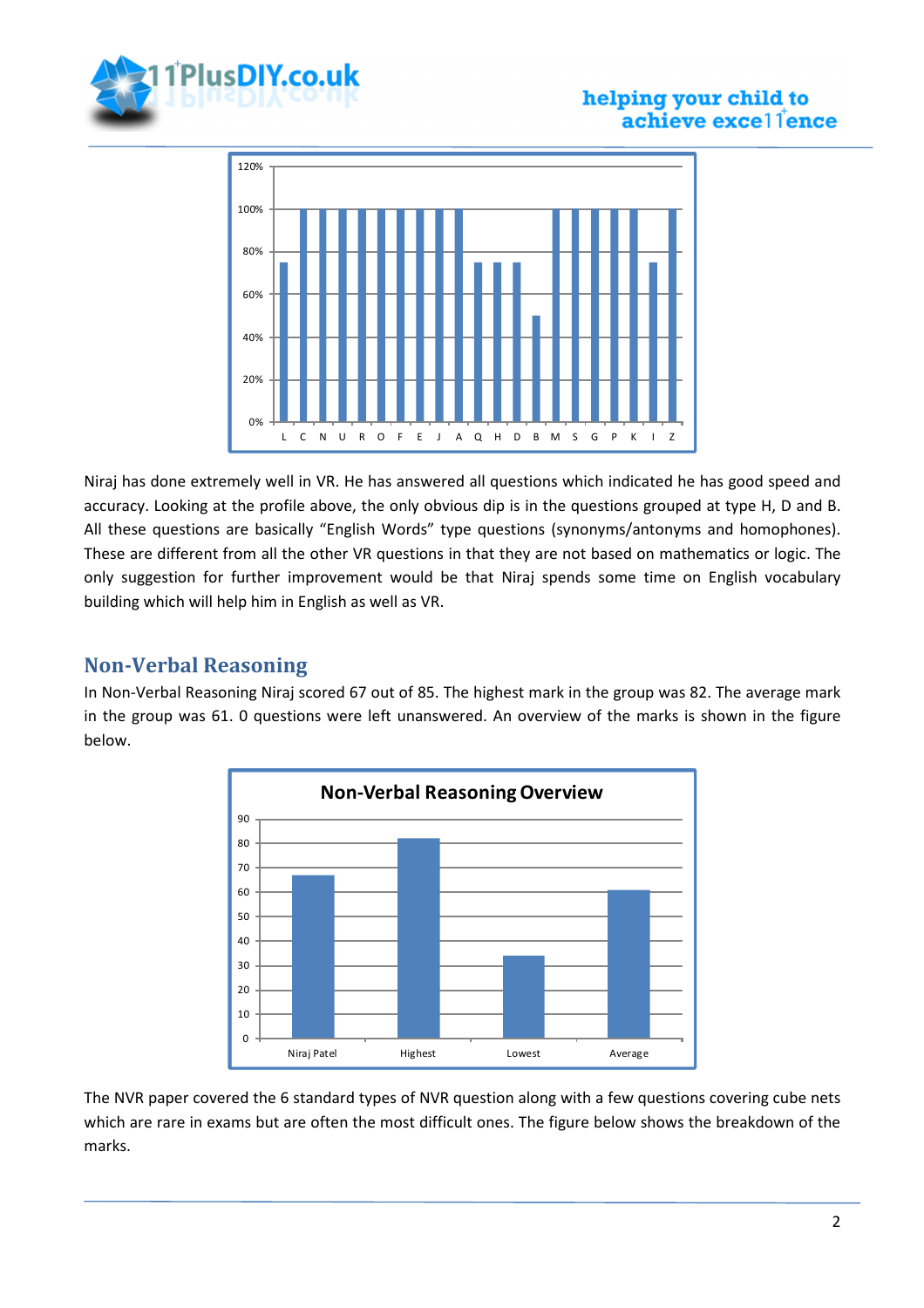

# **helping your child to**<br>achieve excellence



Although Niraj has done well, the marks are slightly disappointing as compared to VR. Looking at the profile above, I would recommend working on the "rotation symmetry" and "cube nets" questions. An example of the first one is shown below:

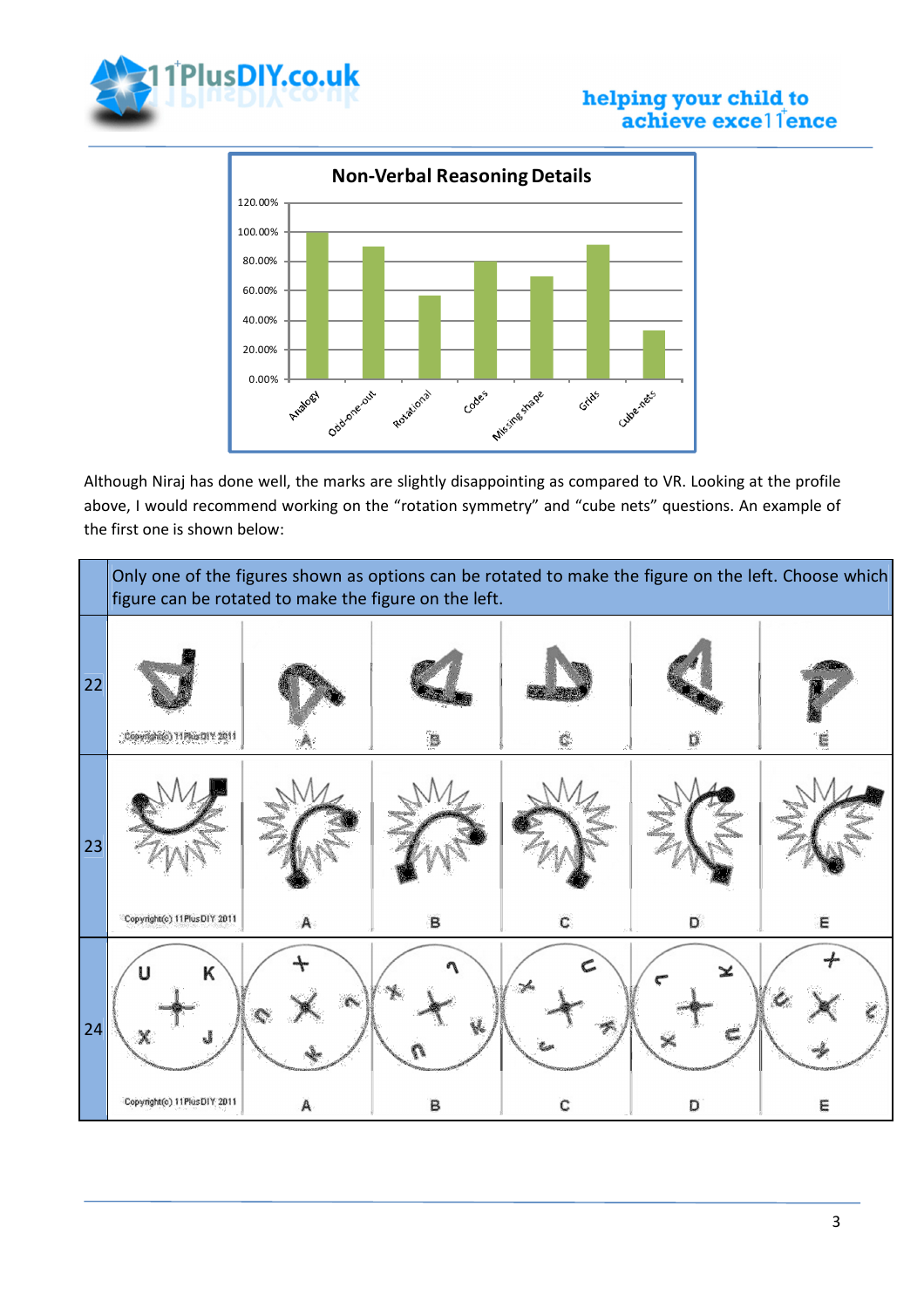

#### helping your child to achieve excel lence

A lot of children find these questions difficult mainly because they cannot be worked out with logic. However there are some simple techniques like drawing a line of symmetry through the reference image and rotating the images (literally!) around on your desk which can help. You can find a full length test consisting of only these type of questions on the free downloads section of our web site.

The cube-net questions are rare but are definitely the toughest. You can also find a full length paper covering only cube net questions in the free downloads which can help Niraj prepare.

#### **Mathematics**

In Mathematics, Niraj scored 44 out of 60. The highest mark in the group was 55. The average mark in the group was 32. 0 questions were left unanswered. An overview of the marks is shown in the figure below.



The breakdown of marks is shown below. Unlike VR and NVR, it is not possible to show the marks by topic.



The mathematics paper covers all 15 basic subject areas. These subject areas include percentages, decimals, numbers and fractions, shapes and geometry etc. We try and use more of "long mathematics" questions i.e. questions where the student has to read and comprehend the problem. We also try and ensure that the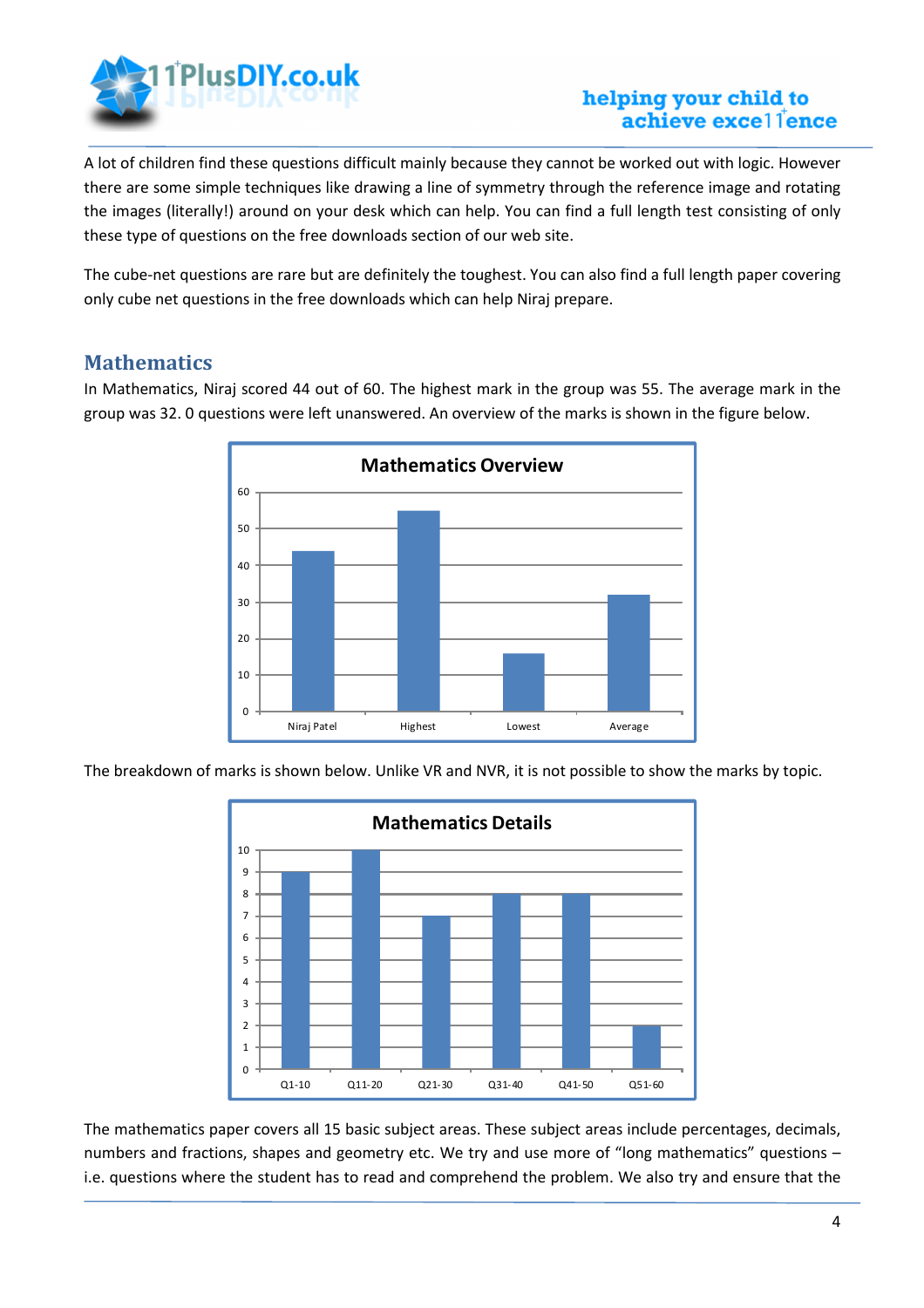

questions are more a single step calculation. For examples of the kind of questions we use, please visit the download section of our web site.

Niraj has done well in mathematics but looking at his average marks across the subjects, I am sure he is capable of a lot more. I have provided all the mathematics questions at the end of the report. You can also find two full length tests in the free downloads.

# English

In English, Niraj scored 65 out of 90. The highest mark in the group was 75. The average mark in the group was 56. 1 questions were left unanswered. An overview of the marks is shown in the figure below.



The English paper was divided into 6 sections. These six sections cover all the basics. We do not test for essay or long composition. Percentage scores for each section are shown in the graph below.



Some of the questions answered wrong are:

• Synonyms – Recalled, pedant, chamber, threats, analogous, deduce